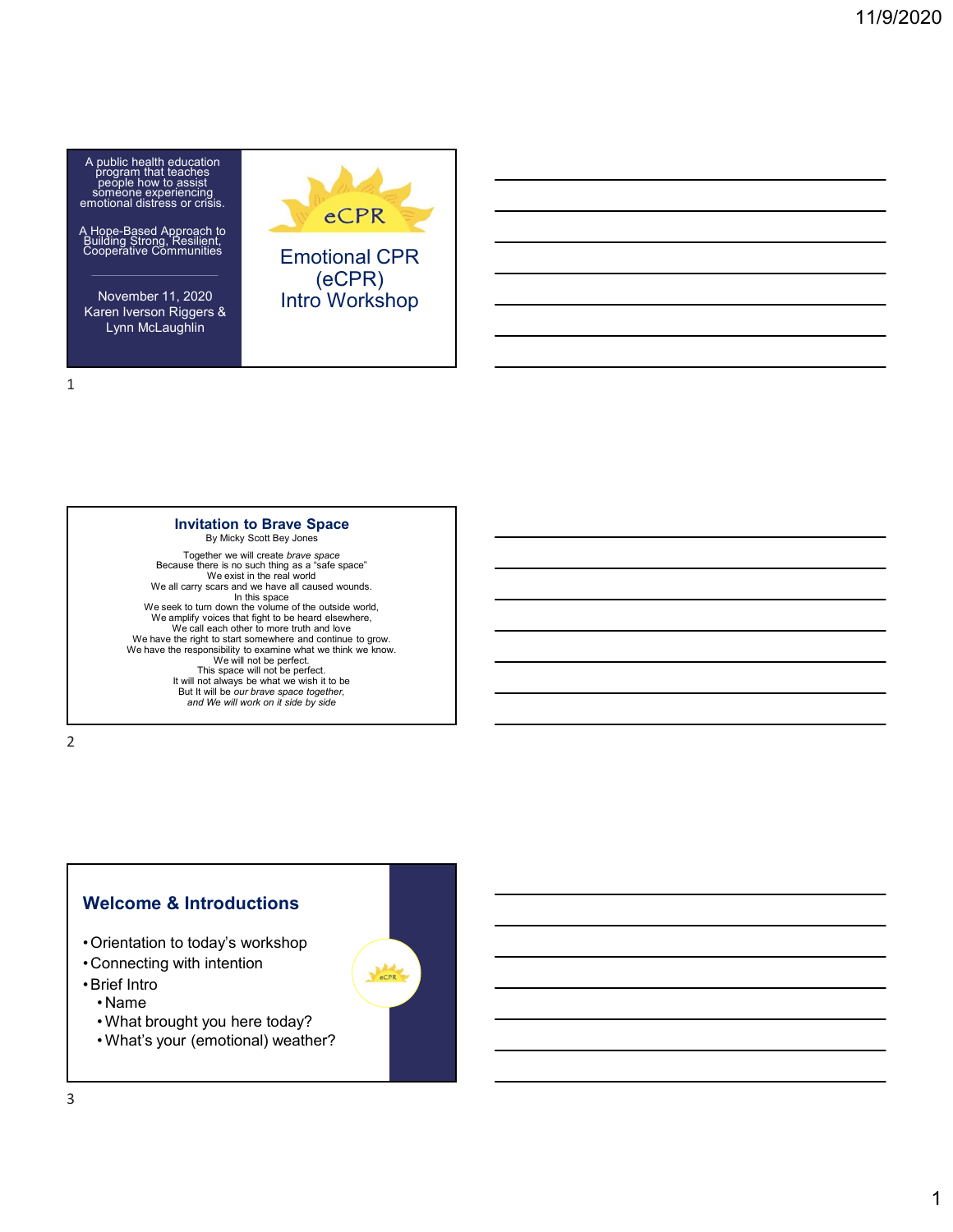



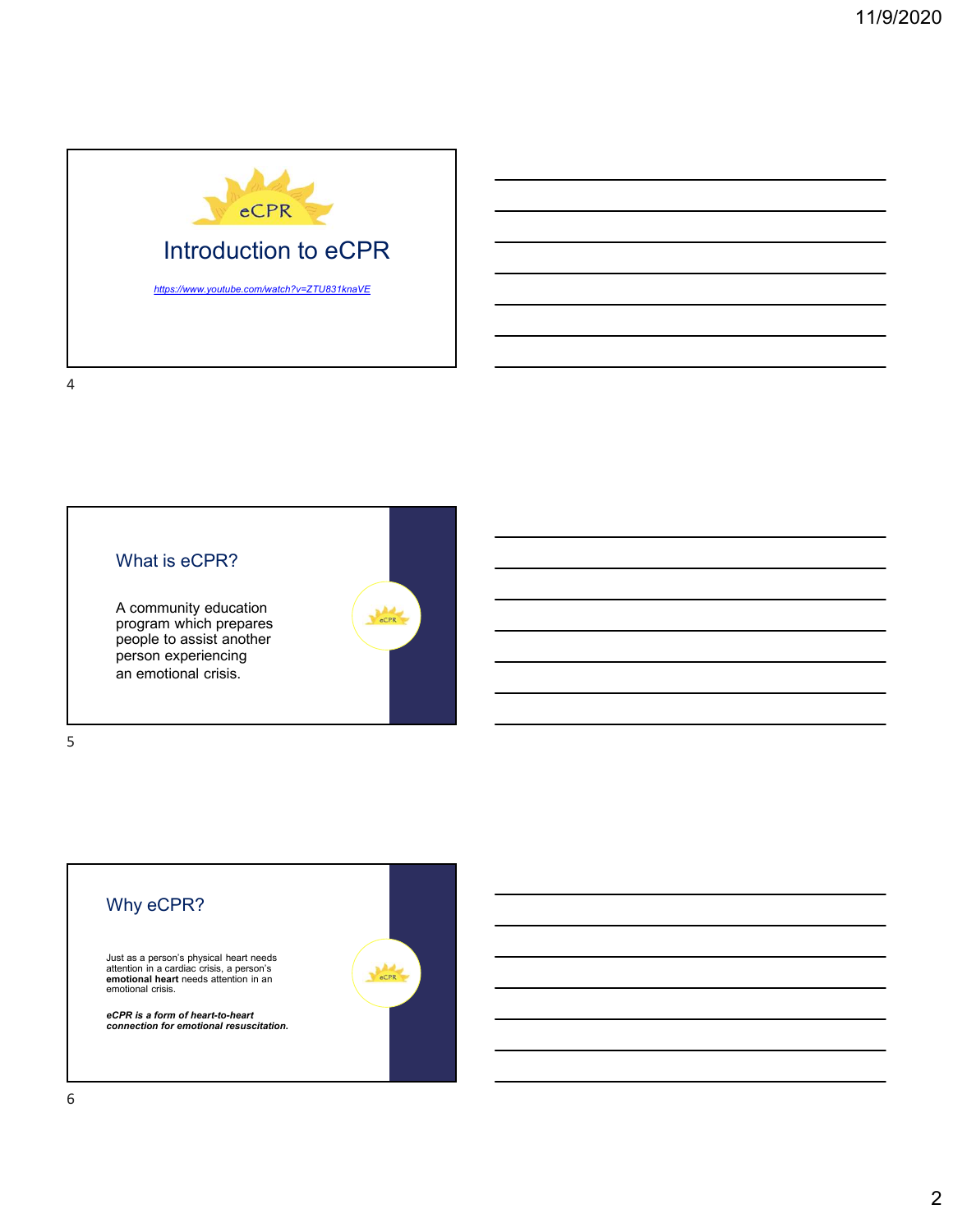# The Grassroots of eCPR

- France Constant of the CPPR<br>• Developed by a diverse group of people with lived experience<br>• Learned how to make it through and integrate experiences<br>• Learned how to make it through and integrate experiences<br>• Corsis as a • Developed by a diverse group of people with lived experience with emotional distress and crisis France Constant of each of example of example and the strength and integrate experience with emotional distress and crisis with emotional distribution of the crisis are charged to the crisis are position of the crisis are France Crisis as an opportunity for growth and relation of the principle of the proportunity for growth and change of the change of the change of the change of the change of the change of the change of the change of the ch France Consider the Constantine of the CPR Consider a complement of the world and realign our lives of the world and realign our lives of consider a world and realign our lives of consider a world and realign our lives to The Caracteroots of eCPR<br>• Developed by a diverse group of people with lived experience<br>with emotional distress and crisis<br>• Learned how to make it through and integrate experiences<br>into a bracter new ways of being in the
- Learned how to make it through and integrate experiences into a broader understanding of themselves and others
- 
- Consider new ways of being in the world and realign our lives to be in sync with our deepest values
- 

#### 7

## What do we mean by "crisis?"

- 
- 
- France Controlling and the set of the state of the state of the state of the state of the state of the state of the state of the state of the state of the state of the state of the state of the state of the state of the st • New the motional distress and crisis<br>• Normal reaction to make it through and integrate experiences<br>• Consider a moppositivity to growth and change<br>• Consider a move ways of being in the world and realign our lives<br>• Con • Developed by a diverse group of people with lived experience<br>
• with emotional distress and crisis<br>
• it can be to make it through and integrate experiences<br>
• Crisis as an opportunity for growth and change<br>
• Crisis of of being overwhelmed, confused, frightened, or that the experience is unmanageable while motional distress and crisis<br>
• Learned how to make it through and integrate experiences<br>
into a broader understanding of themselves and others<br>
• Consider a per swith our despersive like and earlign our lives<br>
• Con and of the streamentary of the minimized to the instant of the streaments of the strength of the streament to the strength of the streament to the strength of the streement of the streement of the streement of the streeme
- struggling for awhile without having their needs met through support and resources
- preservation

8 and 2010 and 2010 and 2010 and 2010 and 2010 and 2010 and 2010 and 2010 and 2010 and 2010 and 2010 and 2010

# Phases of eCPR C = Connect with Compassion and Concern to open up Communication, especially heart-to-heart  $eCPR$ **P** = emPower to experience Passion and Purpose R = Revitalize increased energy, new life, creativity, hope and the state of the state of the state of the state of the state of the state of the state of the state of the state of the state of the state of the state of the state of the state of the state of the state of the s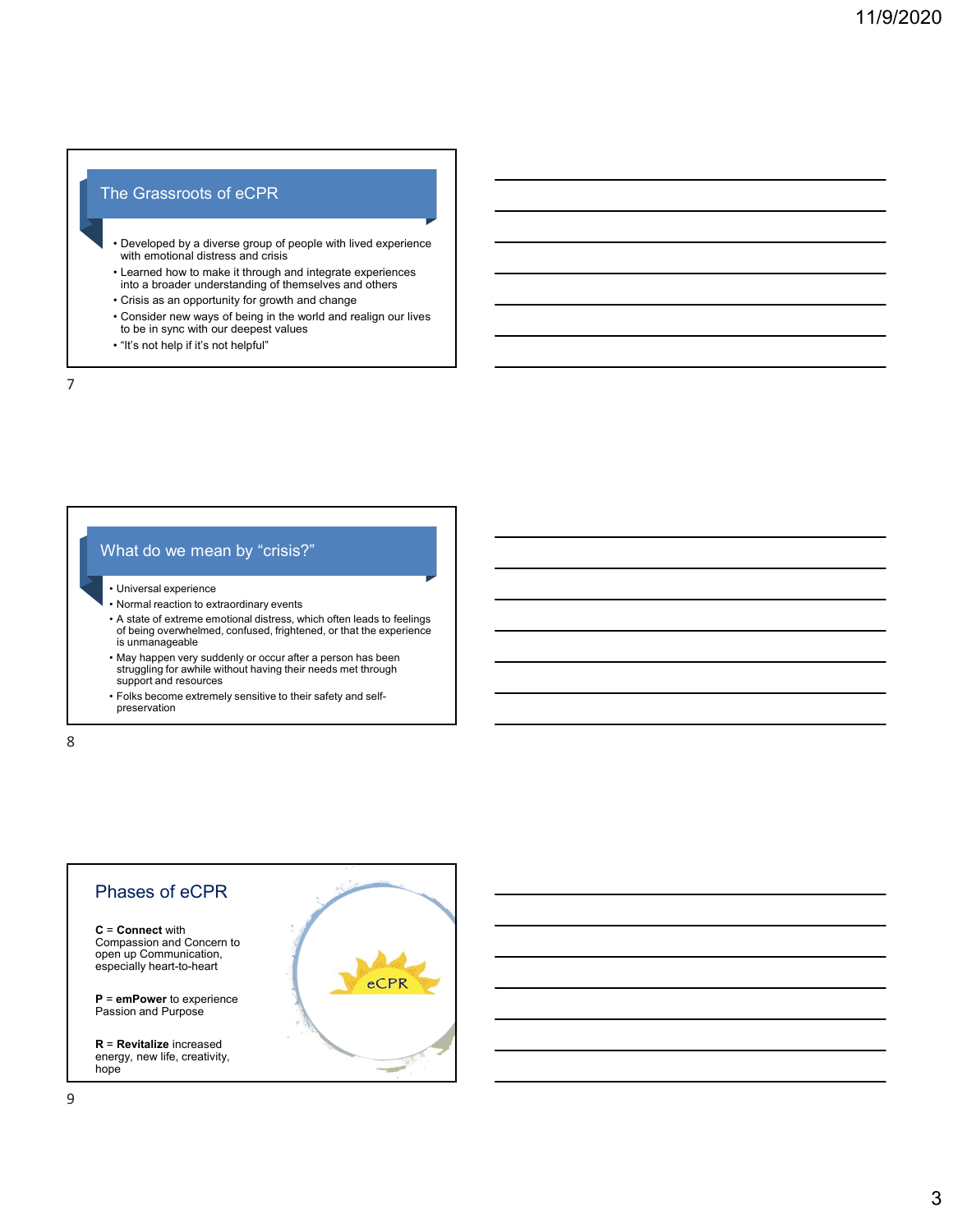

# Foundations of eCPR

- 
- 
- 
- 
- 
- 
- 
- 

11

# Values of a Healthy Community pundations of eCPR<br>
• Values of a Healthy Community<br>
• Cultural Empathy & Intersectionality<br>
• Components of Recovery<br>
• Mutuality and Mutual Aid<br>
• Components of Dialogue<br>
• eCPR for Suicidal Thoughts and Feelings<br>
• eCPR • Values of a Healthy Community<br>• Coltural Empathy & Intersectionality<br>• Comenoments of Recovery<br>• Mutuality and Mutual Aid<br>• Conventional "Heip" and eCPR Support<br>• Features of Dialogue<br>• eCPR for Suicidal Thoughts and Fe • Values of a Healthy Community<br>• Cultural Empathy & Intersectionality<br>• Components of Recovery<br>• Mutuality and Mutual Aid<br>• Conventional "Help" and eCPR Support<br>• Features of Dialogue<br>• eCPR for Suicidal Thoughts and Feel • Cultural Empathy & Intersectionality<br>• Cultural Empathy & Intersectionality<br>• Mutuality and Mutual Aid<br>• Conventional "Help" and cCPR Support<br>• Features of Dialogue<br>• cCPR for Suicidal Thoughts and Feelings<br>• CCPR for Su • Values of a Healthy Community<br>• Cultural Empathy & Intersectionality<br>• Trauma Informed<br>• Mutuality and Mutual Aid<br>• Conventional "Help" and eCPR Support<br>• Features of Dialogue<br>• eCPR for Suicidal Thoughts and Feelings<br> • Cultural Empathy & Intersectionality<br>• Trauma Informed<br>• Components of Recovery<br>• Curventional Mudual Aid<br>• Conventional "Help" and eCPR Support<br>• Features of Dialogue<br>• eCPR for Suicidal Thoughts and Feelings<br>• Trust an • Trauma informed<br>
• Mutuality and Mutual Aid<br>
• Conventional "Helic" and eCPR Support<br>
• Features of Dialogue<br>
• eCPR for Suicidal Thoughts and Feelings<br>
• eCPR for Suicidal Thoughts and Feelings<br>
• Tust and respect one a • Mutuality and Mutual Aid<br>• Conventional "Help" and eCPR Support<br>• Features of Dialogue<br>• eCPR for Suicidal Thoughts and Feelings<br>• eCPR for Suicidal Thoughts and Feelings<br>• Tust and respect one ancher through dialogue<br>• • Conventional "Help" and Mutual Aid<br>• Features of Dialogue<br>• CePR for Suicidal Thoughts and Feelings<br>• eCPR for Suicidal Thoughts and Feelings<br>• eCPR for Suicidal Thoughts and Feelings<br>• Trust and respect one another thro • Muudar and Music and Music and Telep" and eCPR Support<br>• Conventional "Help" and eCPR Support<br>• eCPR for Suicidal Thoughts and Feelings<br>• Thust and despect one another through dialogue<br>• Thist and despect one another t

- 
- 
- 
- 
- 
- 
- 
- 
- 
-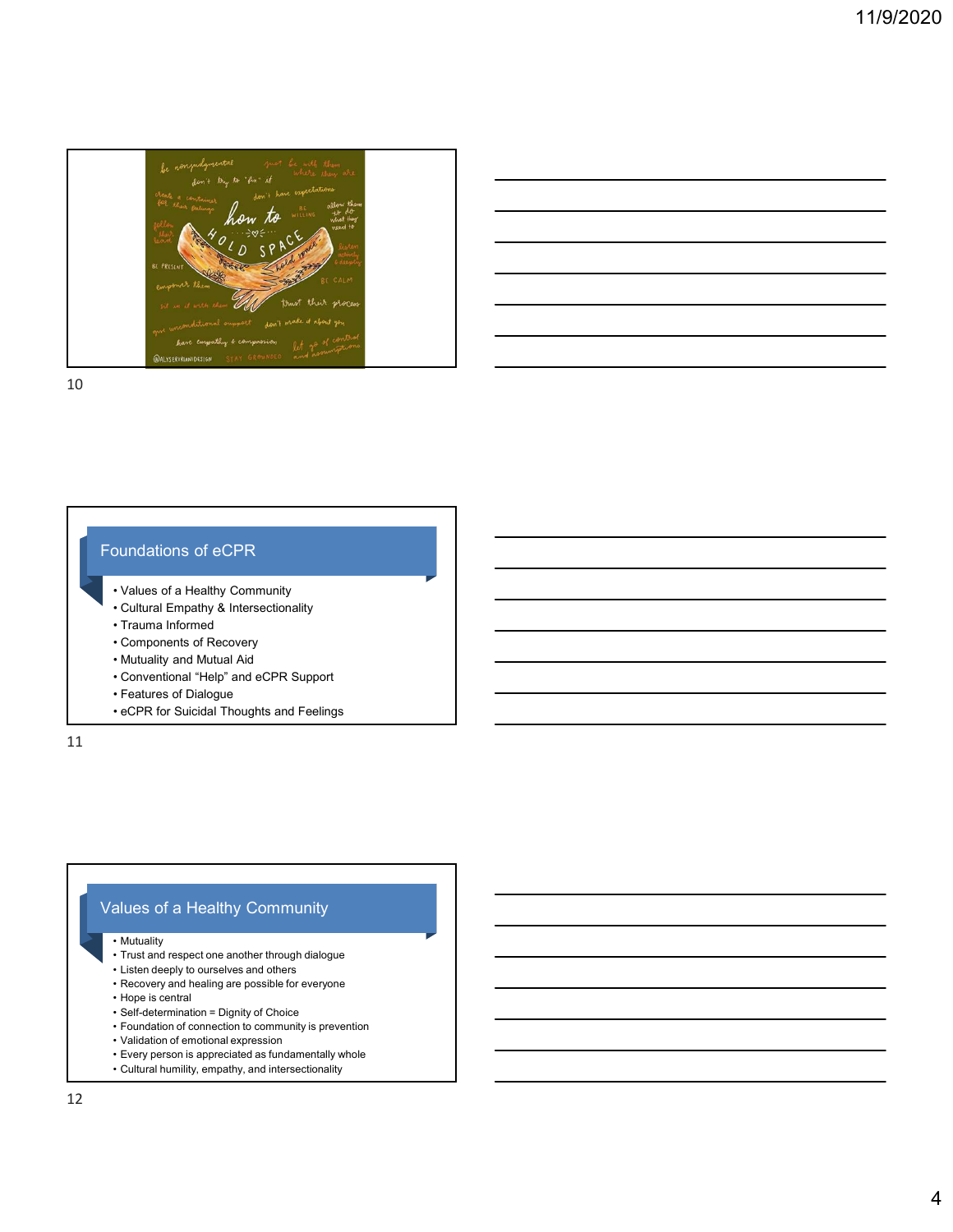

# Cultural Empathy

- the thoughts, feelings, and behaviors of persons from another culture the state of the state of the state of the state of the state of the state of the state o
	-
	- including respectful inquiry and avoiding assumptions

|    | <b>Cultural Empathy</b>                                                                                                                                                                                                                                                                          |                                                          |                            |  |  |  |  |
|----|--------------------------------------------------------------------------------------------------------------------------------------------------------------------------------------------------------------------------------------------------------------------------------------------------|----------------------------------------------------------|----------------------------|--|--|--|--|
|    |                                                                                                                                                                                                                                                                                                  |                                                          |                            |  |  |  |  |
|    | • Cultural empathy is the willingness to identify with<br>the thoughts, feelings, and behaviors of persons<br>from another culture<br>• Suspend our own beliefs and biases<br>• Knowledge of and sensitivity to cultural differences<br>including respectful inquiry and avoiding<br>assumptions |                                                          |                            |  |  |  |  |
|    |                                                                                                                                                                                                                                                                                                  |                                                          |                            |  |  |  |  |
|    |                                                                                                                                                                                                                                                                                                  |                                                          |                            |  |  |  |  |
|    |                                                                                                                                                                                                                                                                                                  |                                                          |                            |  |  |  |  |
| 14 |                                                                                                                                                                                                                                                                                                  |                                                          |                            |  |  |  |  |
|    |                                                                                                                                                                                                                                                                                                  |                                                          |                            |  |  |  |  |
|    |                                                                                                                                                                                                                                                                                                  |                                                          |                            |  |  |  |  |
|    |                                                                                                                                                                                                                                                                                                  |                                                          |                            |  |  |  |  |
|    |                                                                                                                                                                                                                                                                                                  |                                                          |                            |  |  |  |  |
|    |                                                                                                                                                                                                                                                                                                  | Ways eCPR Heals Trauma                                   |                            |  |  |  |  |
|    | <b>Dimensions</b>                                                                                                                                                                                                                                                                                | <b>Impact of Trauma</b>                                  | Process of eCPR            |  |  |  |  |
|    | <b>Relatedness</b>                                                                                                                                                                                                                                                                               | Alienated                                                | Emotionally<br>Connected   |  |  |  |  |
|    | Power                                                                                                                                                                                                                                                                                            | Voiceless                                                | Emotionally<br>EmPowered   |  |  |  |  |
|    | <b>Emotional State</b>                                                                                                                                                                                                                                                                           | Fight/Flight/<br>Freeze/Fawn/Flock<br>Numb/Disassociated | Emotionally<br>Revitalized |  |  |  |  |
|    |                                                                                                                                                                                                                                                                                                  |                                                          |                            |  |  |  |  |
|    |                                                                                                                                                                                                                                                                                                  |                                                          |                            |  |  |  |  |

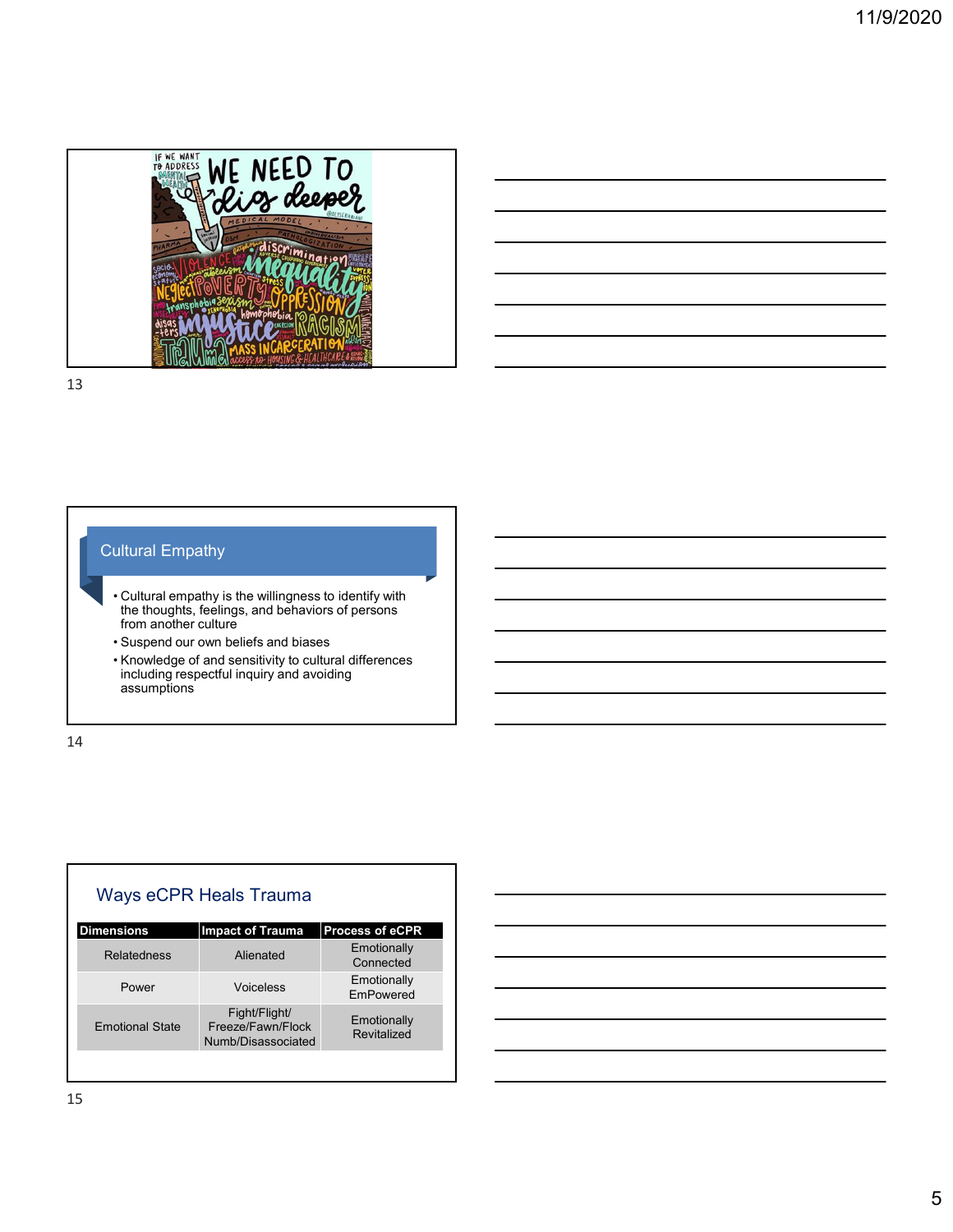











- 
- 
- 
- 
- 
- 
- 
- 
- 
- 
- 
- 
- 
- 
- 







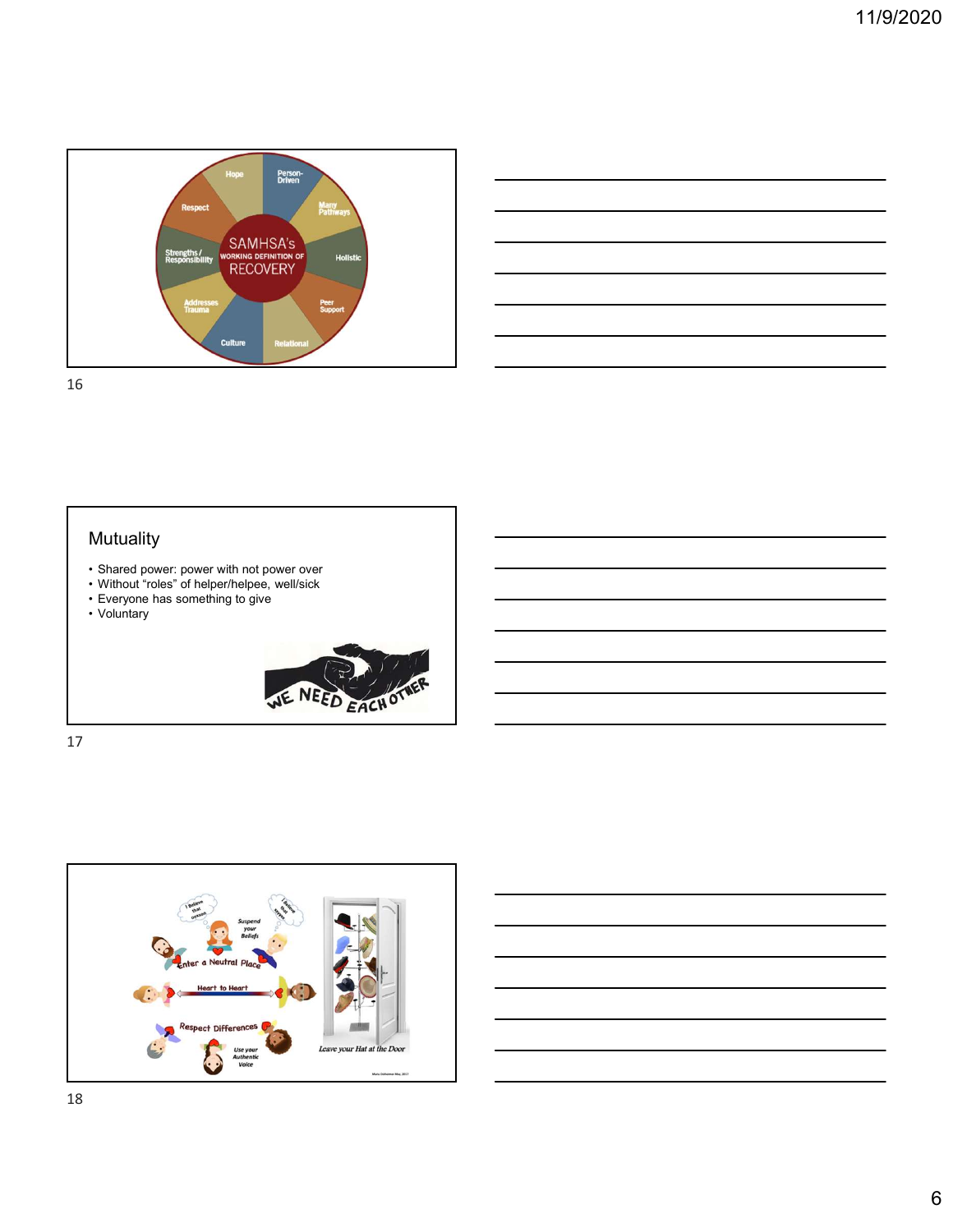# eCPR is a Practice

- PPR is a Practice<br>• All Human Beings Practice and we need to create<br>• Space to do it<br>• Embracing process<br>• Child-Like Waking/Risk Taking<br>• Mistake Making/Risk Taking<br>• Self-Compassion • All Human Beings Practice – and we need to create<br>space to do it<br>• Embracing process CPR is a Practice<br>
• All Human Beings Practice – and we need to create<br>
• Space to do it<br>
• Embracing process<br>• Child-Like Wonder and Curiosity<br>• Mistake Making/Risk Taking<br>• Self-Compassion **CPR** is a Practice<br> **• All Human Beings Practice – and we need to create**<br>
• Embracing process<br>
• Child-Like Wonder and Curiosity<br>
• Mistake Making/Risk Taking<br>
• Self-Compassion<br>
• Self-Compassion CPR is a Practice<br>• All Human Beings Practice – and we need to create<br>• space to do it<br>• Embracing process<br>• Child-Like Wonder and Curiosity<br>• Mistake Making/Risk Taking<br>• Self-Compassion<br>• CPR is a Practice<br>
• All Human Beings Practice – and we need to create<br>
space to do tit<br>
• Embracing process<br>
• Child-Like Wonder and Curiosity<br>• Mistake Making/Risk Taking<br>• Self-Compassion<br>
• Self-Compassion
	-
- 
- 
- 

19



20

# Suicidal Thoughts & Feelings

- 
- 
- 
-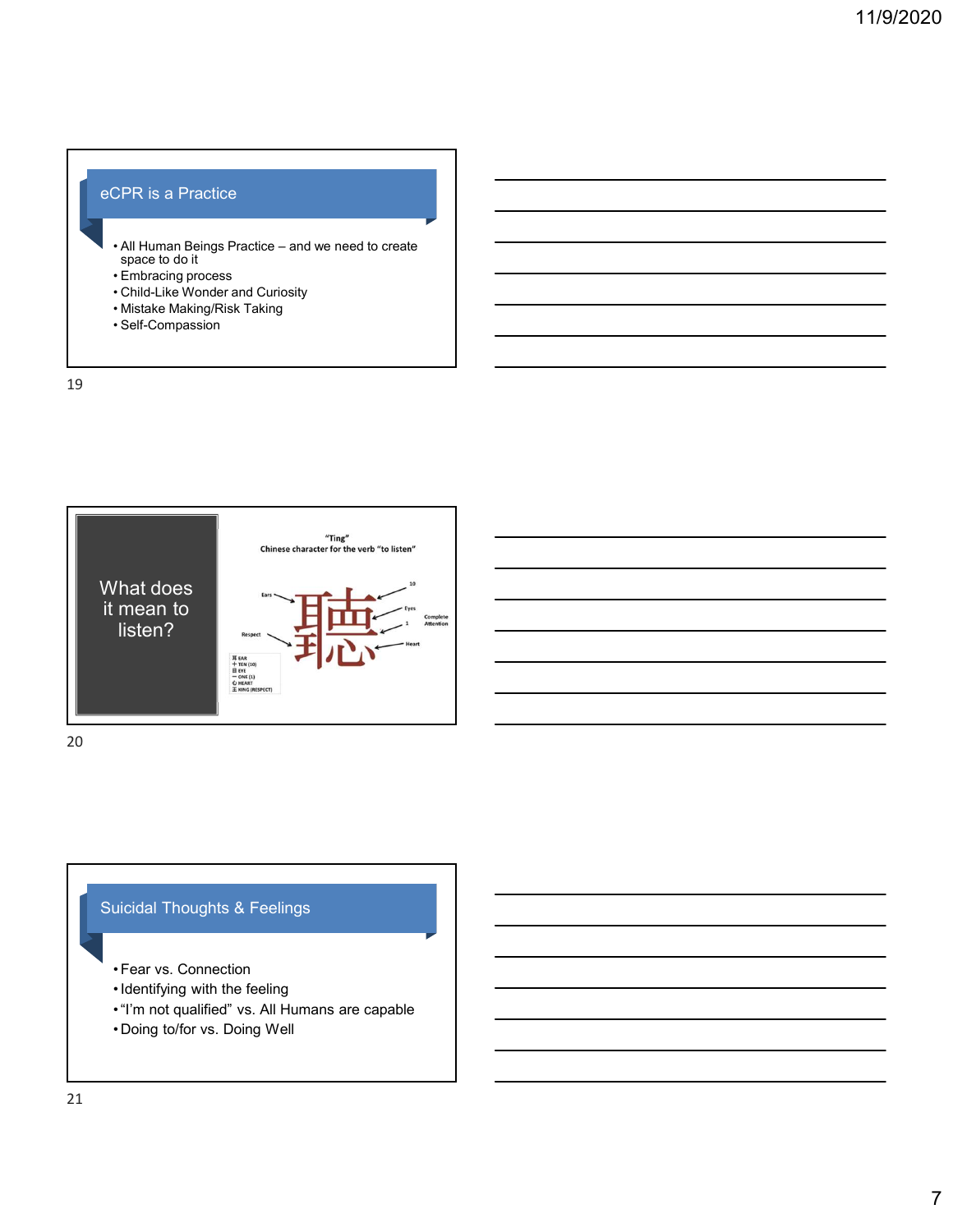

## Elements of Connection

- Listening deeply and staying present
- Practicing curiosity and remaining open-minded **the act of the control of the control of the control of the control of the control of the control of the control of the control of the control of the control of the control**
- Attuning to the other person's feelings while remaining centered in yourself (self-awareness) Fractising deeply and staying present<br>
Listening deeply and staying present<br>
Patation go the other person's feeling while remaining centered in<br>
Attuning to the drive rearross) feeling any will remaining centered in<br>
Seing • Listening deeply and staying present<br>• Although Che other persons includes white remaining centered in<br>• Narral (see Fact awareness)<br>• Support the connect with the connect with the connect with the spin of since the spin Listening deeply and staying present<br>
Practicing curves and femaling open-minded<br>
Pattnew (the downerses of your common zone<br>
Connection can be uncomfortable<br>
Connection can be uncomfortable<br>
Connection can be uncomfortabl Examing website of the maximum of the mainling operating or an example of the maining centered in<br>
yourself (self-wareness) on a feeling with eremaining centered in<br>
Seing willing to step out of your connections<br>
Connectio Attuning to the other person's feelings while remaining centered in<br>
yourself (self-awareness)<br>
Being willing to step out dyour communication<br>
Connection is a process (sielconeschion)<br>
Connection can be uncomitatable<br>
Conn
- Being willing to step out of your comfort zone
- Connection can be uncomfortable
- 
- Connection is a process (dis/connection)<br>• Knowing when to offer the "gift of silence" while communicating<br>nonverbally
- Communicating that you care the state of the state of the state of the state of the state of the state of the state of the state of the state of the state of the state of the state of the state of the state of the state
- Creating an emotionally safe relationship

23

# Elements of Empowerment

- 
- 
- 
- 
- 
- Fore-measts<br>
Feing willing to step out of your comfort zone<br>
Comection can be uncomrotedially<br>
Comection is a process (disconnection)<br>
Comection is a process (disconnection)<br>
Communicating that you care<br>
Creating an emotio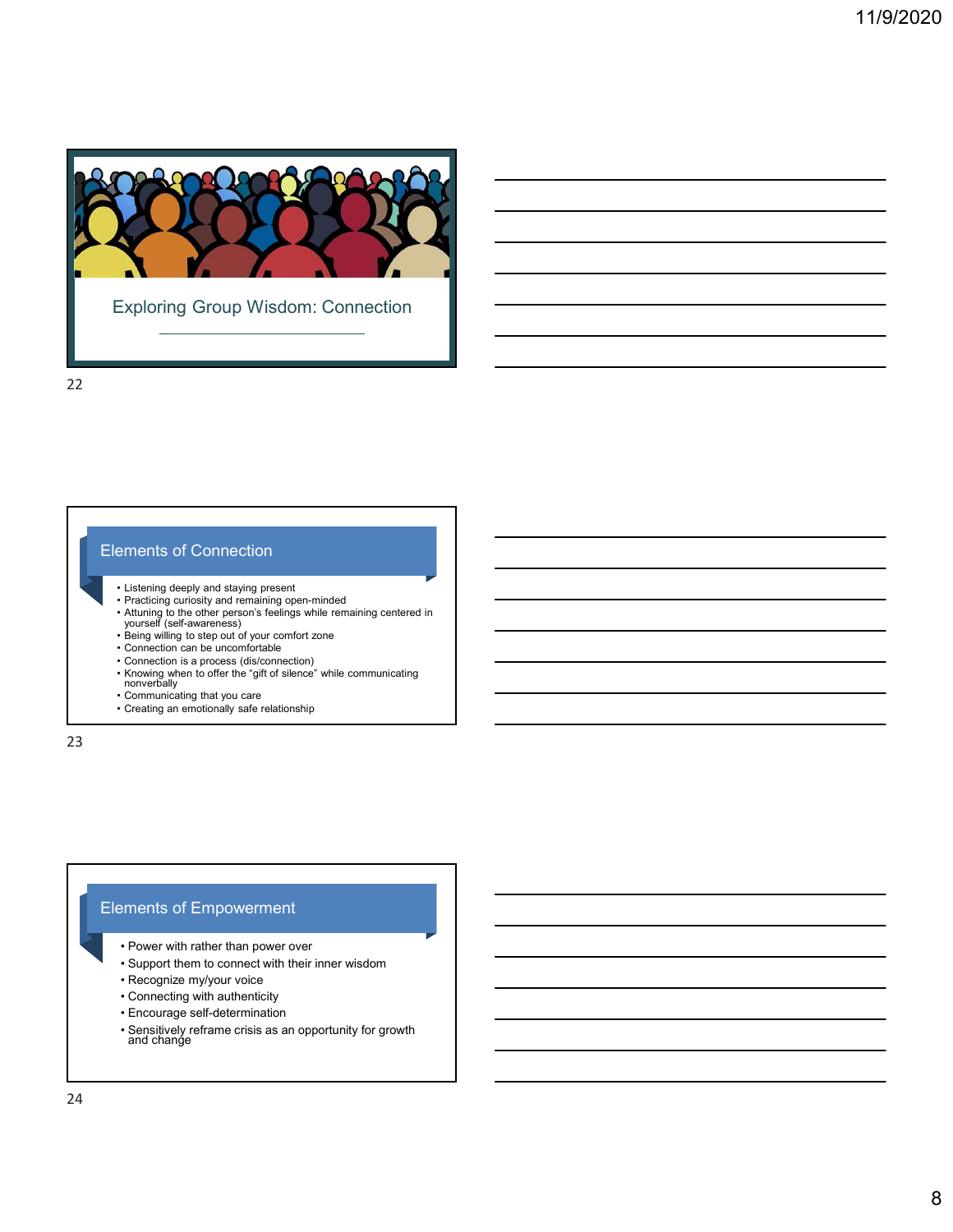## Elements of Revitalization

- 
- 
- 
- ements of Revitalization<br>• Presence "I'm going to be ok"<br>• Acceptance<br>• Surrender/Let Go<br>• Take another breath, take a step, or know what's<br>• Expressions of creativity<br>• Celebrate and appreciate each other ements of Revitalization<br>
• Presence – "I'm going to be ok"<br>
• Acceptance<br>
• Surrender/Let Go<br>
• Take another breath, take a step, or know what's<br>
• Expressions of creativity<br>
• Celebrate and appreciate each other ennents of Revitalization<br>
• Presence – "I'm going to be ok"<br>
• Acceptance<br>
• Surrender/Let Go<br>
• Take another breath, take a step, or know what's<br>
• Expressions of creativity<br>
• Celebrate and appreciate each other<br>
• Frements of Revitalization<br>• Presence – "I'm going to be ok"<br>• Acceptance<br>• Surrender/Let Go<br>• Take another breath, take a step, or know what's<br>• Expressions of creativity<br>• Celebrate and appreciate each other<br>• Celebrate • Take another breath, take a step, or know what's next ements of Revitalization<br>• Presence – "I'm going to be ok"<br>• Surencler/Let Go<br>• Surencler/Let Go<br>• Take another breath, take a step, or know what's<br>• Expressions of creativity<br>• Celebrate and appreciate each other<br>• Celebr
- 
- Celebrate and appreciate each other

25



26 and the contract of the contract of the contract of the contract of the contract of the contract of the contract of the contract of the contract of the contract of the contract of the contract of the contract of the con

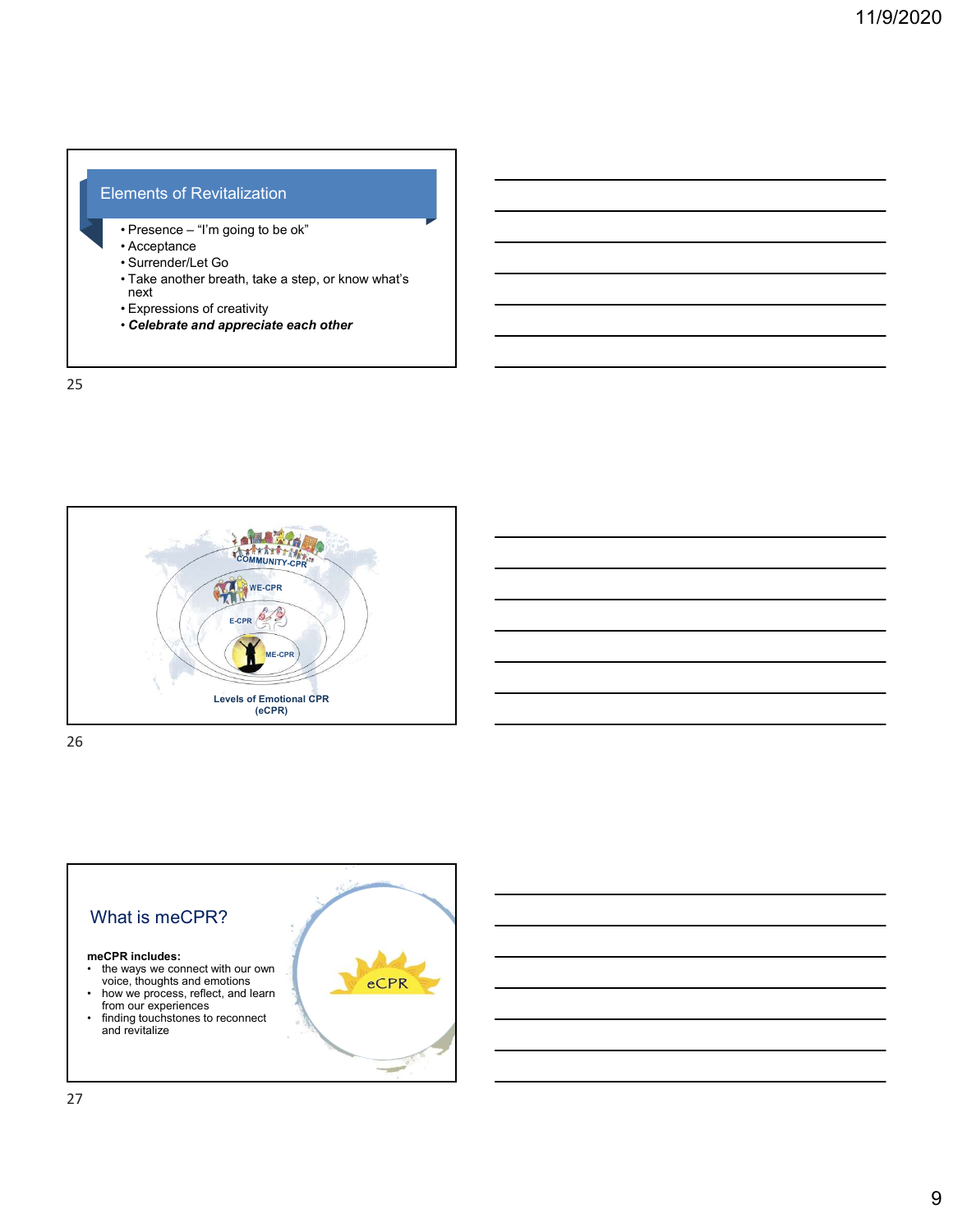- -
- meCPR or Self-Care<br>
 Unpacking "self-care"<br>
 Shifting from self-care to community care<br>
 "Shouting 'self-care' at people who actually need<br>
community care is how we fail people." eCPR or Self-Care<br>
• Unpacking "self-care"<br>
• Shifting from self-care to community care<br>
• "Shifting from self-care to community care<br>
• "Shouting" self-care at people who actually need<br>
— ^ Nakita Valerio<br>
• Community Car eCPR or Self-Care<br>• Unpacking "self-care"<br>• Shifting from self-care to community care<br>• "Shouting 'self-care' at people who actually need<br>• "Nakita Valerio"<br>• Community Care includes interpersonal acts<br>of compassion, coope •"Shouting 'self-care' at people who actually need community care is how we fail people." ~ Nakita Valerio eCPR or Self-Care<br>
• Unpacking "self-care"<br>
• Shifting from self-care to community care<br>
• "Shifting from self-care at people who actually need<br>
• "Ommunity Care is how we fail people."<br>
• Community Care includes interpers
	- Community Care includes interpersonal acts<br>of compassion, cooperation, and social action



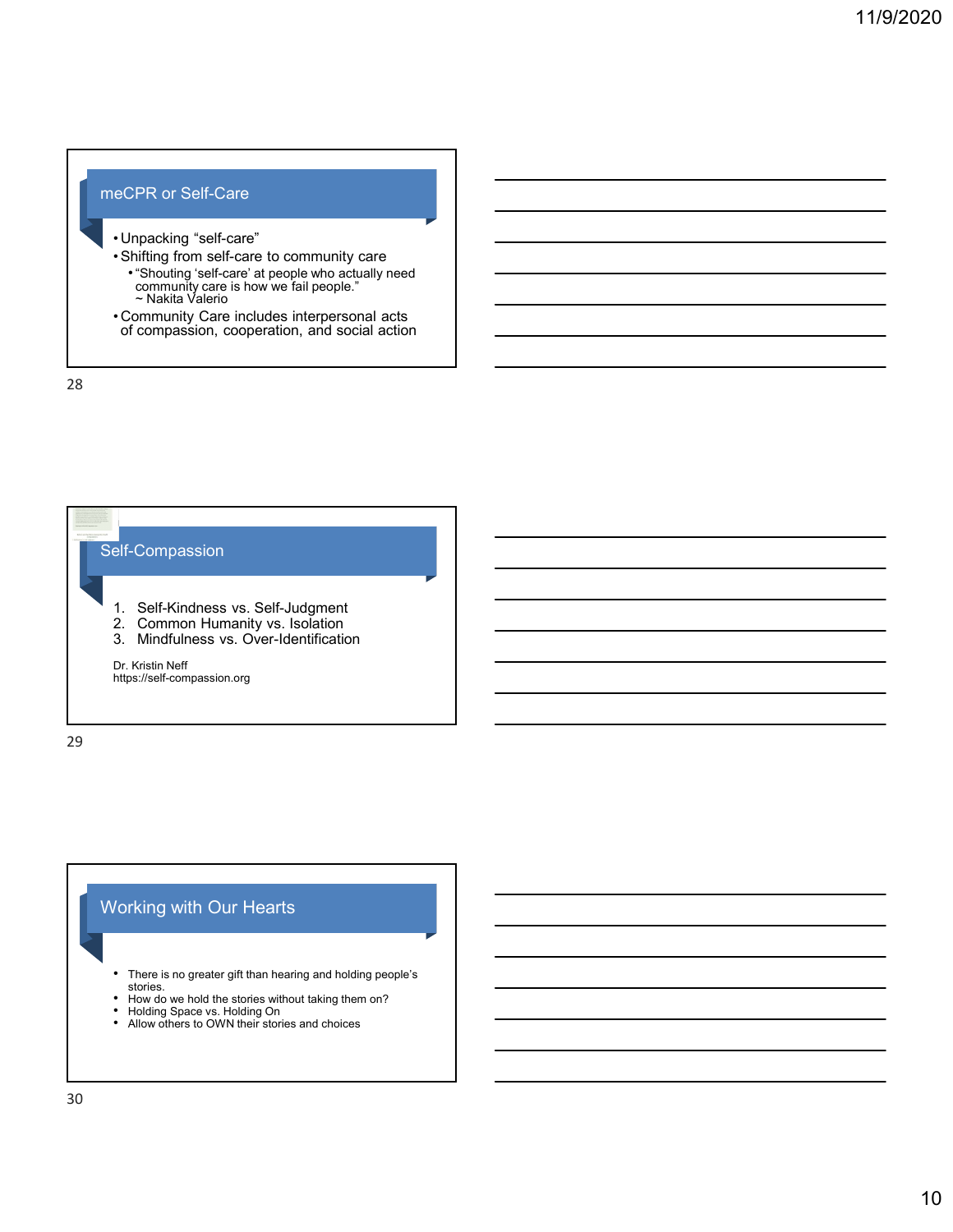# Boundaries and Protections

- "Your boundary need not be an angry electric fence that shocks those who touch it. It can be a consistent light around you that announces: I will be treated sacredly." ~ Indianaires and Protections<br>The amount of the an angly electric fence that<br>shocks those who touch it. It can be a consistent light<br>around you that announces: I will be treated sacredy."<br>Alays John<br>Finotional "boundaries" a economic metals of the main of the constant of the main of the constant of the main of the main of the constant of the metal sacredy.<br>
• Emotional "boundaries" and cOPR<br>
• Emotional "boundaries" and cOPR<br>
• Emotional "boun
- Emotional "boundaries" and eCPR

31

# Practices and Touchstones

- Empathy (especially for ourselves!) Grace (and making mistakes) Process and Practice
- 
- 
- 
- Touchstones What grounds you? What holds you to time and space when you're overwhelmed?
	-